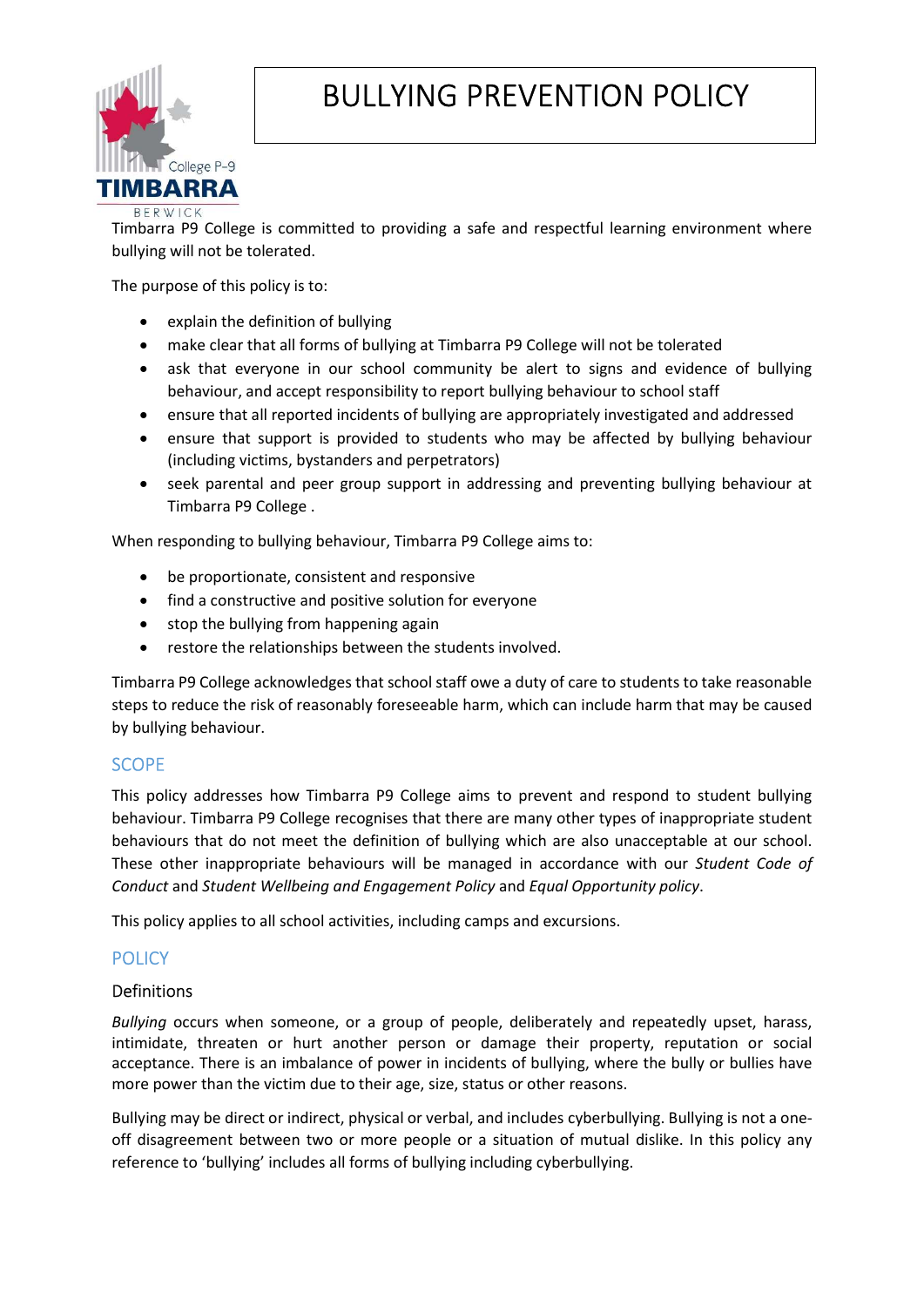Bullying can be:

- 1. direct physical bullying e.g. hitting, tripping, and pushing or damaging property.
- 2. direct verbal bullying e.g. name calling, insults, homophobic or racist remarks, verbal abuse.
- 3. *indirect bullying e.g.* spreading rumours, playing nasty jokes to embarrass and humiliate, mimicking, encouraging others to socially exclude a person and/or damaging a person's social reputation or social acceptance.

Harassment can also constitute bullying if it amounts to a pattern of behaviour or course of conduct towards another person that is demeaning, offensive or intimidating to a person.

Cyberbullying is direct or indirect bullying behaviours using digital technology. For example via a mobile phone, tablets, computers, chat rooms, email, social media, etc. It can be verbal, written or include use of images, video and/or audio.

#### Other distressing behaviours

Many distressing behaviours may not constitute bullying even though they are unpleasant. Students who are involved in or who witness any distressing behaviours should report their concerns to school staff and our school will follow the Student Wellbeing and Engagement Policy/Student Engagement Policy/Code of Conduct. Mutual conflict involves an argument or disagreement between people with no imbalance of power. In incidents of mutual conflict, generally, both parties are upset and usually both want a resolution to the issue. Unresolved mutual conflict can develop into bullying if one of the parties targets the other repeatedly in retaliation.

Social rejection or dislike is not bullying unless it involves deliberate and repeated attempts to cause distress, exclude or create dislike by others.

Single-episode acts of harassment, nastiness or physical aggression are not the same as bullying. If someone is verbally abused or pushed on one occasion, they are not being bullied. Harassment, nastiness or physical aggression that is directed towards many different people is not the same as bullying. However, single episodes of harassment, nastiness or physical aggression are not acceptable behaviours at our school.

# BULLYING PREVENTION

Timbarra P9 College has a number of programs and strategies in place to build a positive and inclusive school culture. We strive to foster a school culture that prevents bullying behaviour by modelling and encouraging behaviour that demonstrates acceptance, kindness and respect.

Bullying prevention at Timbarra P9 College is proactive and is supported by research that indicates that a whole school, multifaceted approach is the most effect way to prevent and address bullying. At our school:

- We have a positive school environment that provides safety, security and support for students and promotes positive relationships and wellbeing.
- We strive to build strong partnerships between the school, families and the broader community that means all members work together to ensure the safety of students.
- Teachers are encouraged to incorporate classroom management strategies that discourage bullying and promote positive behaviour.
- A range of year level incursions and programs are planned for each year to raise awareness about bullying and its impacts.
- In the classroom, our social and emotional learning curriculum teaches students what constitutes bullying and how to respond to bullying behaviour assertively. This promotes resilience, assertiveness, conflict resolution and problem solving.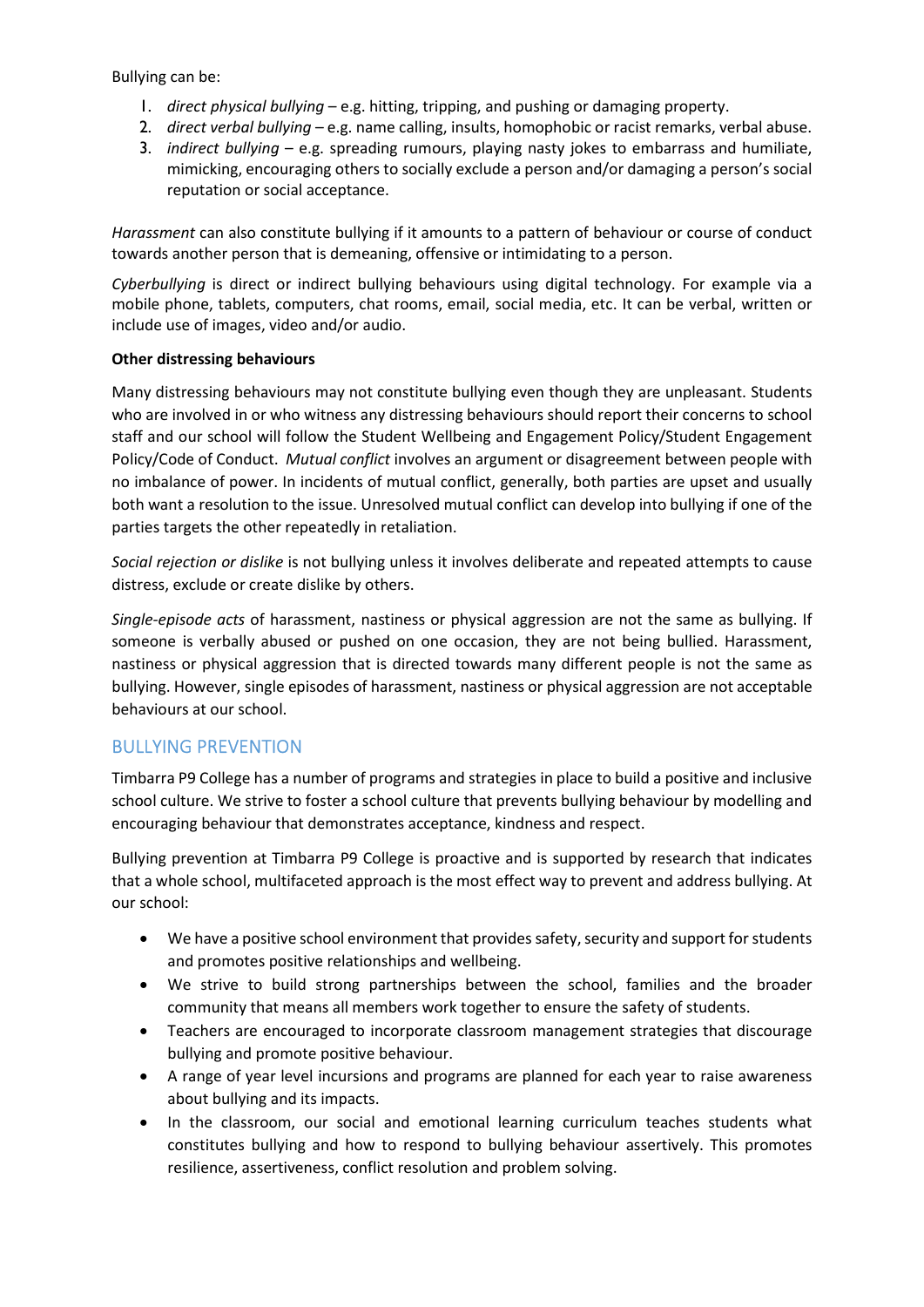Students are encouraged to look out for each other and to talk to teachers and older peers about any bullying they have experienced or witnessed.

For further information about our engagement and wellbeing initiatives, please see our Student Wellbeing and Engagement policy/Student Engagement Policy.

### INCIDENT RESPONSE

#### Reporting concerns to Timbarra P9 College

Bullying complaints will be taken seriously and responded to sensitively at our school.

Students who may be experiencing bullying behaviour, or students who have witnessed bullying behaviour, are encouraged to report their concerns to school staff as soon as possible.

In most circumstances, we encourage students to speak to Classroom/Homeroom Teacher. However, students are welcome to discuss their concerns with any trusted member of staff .

Parents or carers who may develop concerns that their child is involved in, or has witnessed bullying behaviour at Timbarra P9 College should contact Timbarra P9 College, by phone on 9704 2744 or by email directed to timbarra.p9@edumail.vic.gov.au.

Our ability to effectively reduce and eliminate bullying behaviour is greatly affected by students and/or parents and carers reporting concerning behaviour as soon as possible, so that the responses implemented by Timbarra P9 College are timely and appropriate in the circumstances.

#### Investigations

When notified of alleged bullying behaviour, school staff are required to:

- 1. record the details of the allegations and
- 2. inform the relevant PLC Coordinator, Leading Teacher, Assistant Principal, Principal.

The PLC Coordinator, Leading Teacher, Assistant Principal, Principal is responsible for investigating allegations of bullying in a timely and sensitive manner. To appropriately investigate an allegation of bullying, the PLC Coordinator, Leading Teacher, Assistant Principal, Principal may:

- speak to the students involved in the allegations, including the victim/s, the alleged perpetrator/s and any witnesses to the incidents
- speak to the parents of the students involved
- speak to the teachers of the students involved
- take detailed notes of all discussions for future reference
- obtain written statements from all or any of the above.

All communications with the PLC Coordinator, Leading Teacher, Assistant Principal, Principal in the course of investigating an allegation of bullying will be managed sensitively. Investigations will be completed as quickly as possible to allow for the behaviours to be addressed in a timely manner.

The objective of completing a thorough investigation into the circumstances of alleged bullying behaviour is to determine the nature of the conduct and the students involved. A thorough understanding of the alleged bullying will inform staff about how to most effectively implement an appropriate response to that behaviour.

Serious bullying, including serious cyberbullying, is a criminal offence and may be referred to Victoria Police. For more information, see: Brodie's Law.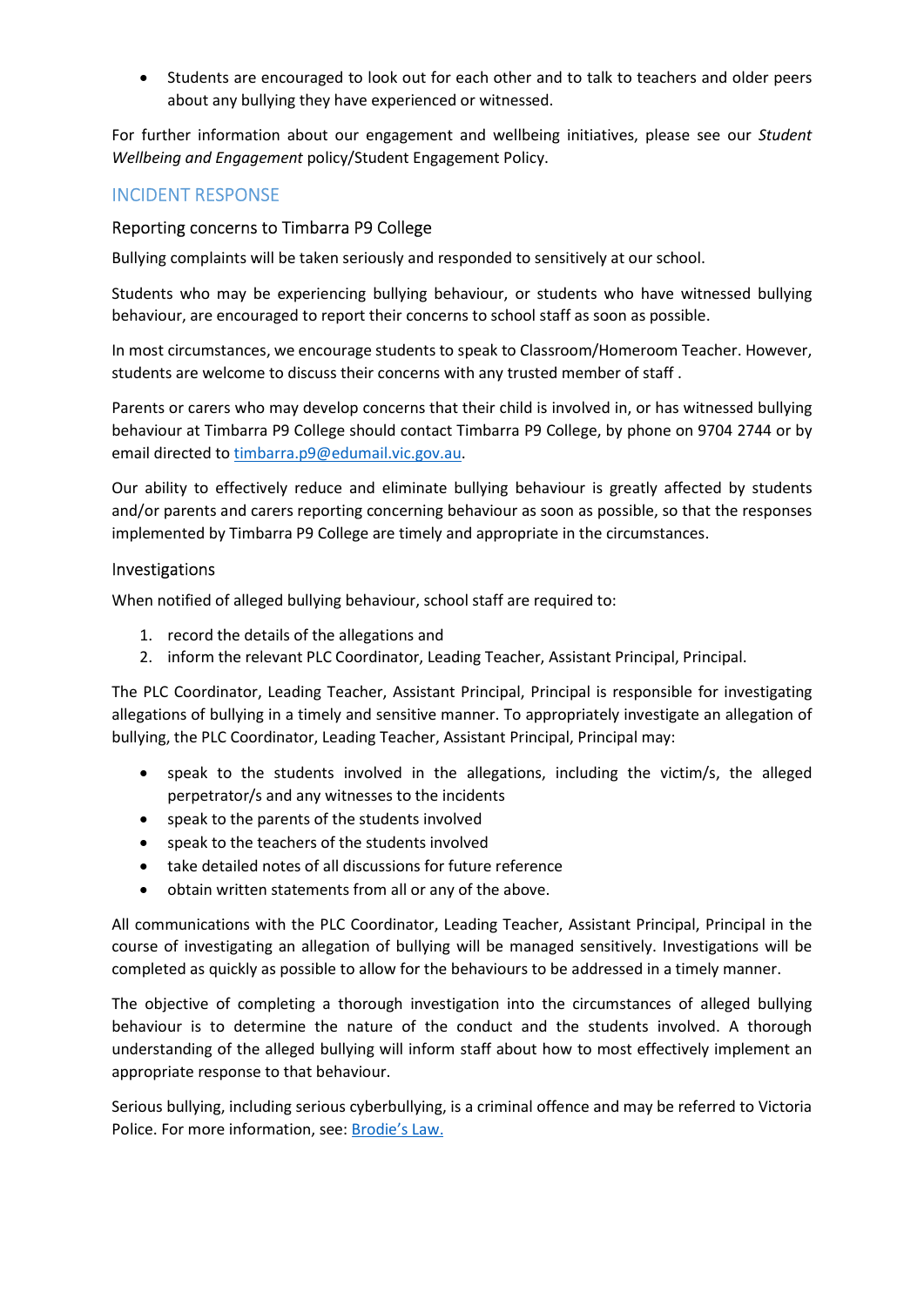## Responses to bullying behaviours

When PLC Coordinator, Leading Teacher, Assistant Principal, Principal has sufficient information to understand the circumstances of the alleged bullying and the students involved, a number of strategies may be implemented to address the behaviour and support affected students in consultation with teachers, SSS, Assistant Principal, Principal, Department of Education and Training specialist staff .

There are a number of factors that will be considered when determining the most appropriate response to the behaviour. When making a decision about how to respond to bullying behaviour, Timbarra P9 College will consider:

- the age and maturity of the students involved
- the severity and frequency of the bullying, and the impact it has had on the victim student
- whether the perpetrator student or students have displayed similar behaviour before
- whether the bullying took place in a group or one-to-one context
- whether the perpetrator demonstrates insight or remorse for their behaviour
- the alleged motive of the behaviour, including any element of provocation.

PLC Coordinator, Leading Teacher, Assistant Principal, Principal may implement all, or some of the following responses to bullying behaviours:

- Offer counselling support to the victim student or students, including referral to School Counsellor.
- Offer counselling support to the perpetrator student or students, including referral PLC Coordinator, Leading Teacher, Assistant Principal, Principal .
- Offer counselling support to affected students, including witnesses and/or friends of the victim student, including referral to PLC Coordinator, Leading Teacher, Assistant Principal, Principal .
- Facilitate a restorative practice meeting with all or some of the students involved. The objective of restorative practice is to repair relationships that have been damaged by bringing about a sense of remorse and restorative action on the part of the person who has bullied someone and forgiveness by the person who has been bullied.
- Facilitate a mediation between some or all of the students involved to help to encourage students to take responsibility for their behaviour and explore underlying reasons for conflict or grievance. Mediation is only suitable if all students are involved voluntarily and demonstrate a willingness to engage in the mediation process.
- Implement disciplinary consequences for the perpetrator students, which may include removal of privileges, detention, suspension and/or expulsion consistent with our Student Wellbeing and Engagement policy, the Ministerial Order on Suspensions and Expulsions and any other relevant Department policy.
- Facilitate a Student Support Group meeting and/or Behaviour Support Plan for affected students.
- Prepare a Safety Plan or Individual Management Plan restricting contact between victim and perpetrator students.
- Monitor the behaviour of the students involved for an appropriate time and take follow up action if necessary.
- Implement year group targeted strategies to reinforce positive behaviours.

PLC Coordinator, Leading Teacher, Assistant Principal, Principal is responsible for maintaining up to date records of the investigation of and responses to bullying behaviour.